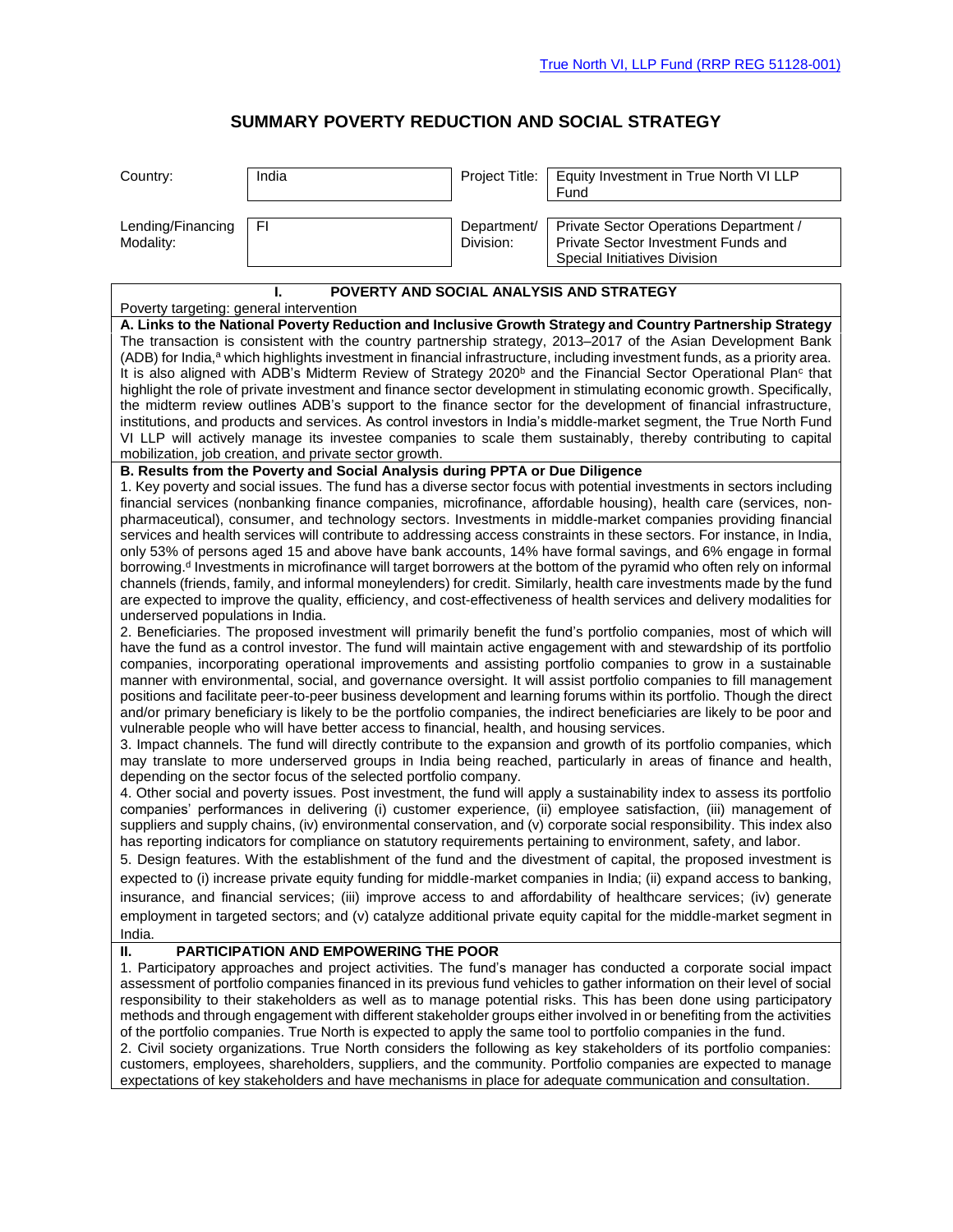| 3. The following forms of civil society organization participation are envisaged during project implementation, rated<br>as high (H), medium (M), low (L), or not applicable (NA):<br>$\boxtimes$ L Information gathering and sharing $\Box$ NA Consultation $\Box$ NA Collaboration $\Box$ Na Partnership                                                                                                                                                                                                                                                                                                                                                                                                                                                                                                                                                                                                                                                                                                                    |  |  |  |
|-------------------------------------------------------------------------------------------------------------------------------------------------------------------------------------------------------------------------------------------------------------------------------------------------------------------------------------------------------------------------------------------------------------------------------------------------------------------------------------------------------------------------------------------------------------------------------------------------------------------------------------------------------------------------------------------------------------------------------------------------------------------------------------------------------------------------------------------------------------------------------------------------------------------------------------------------------------------------------------------------------------------------------|--|--|--|
| 4. Participation plan.<br>$\boxtimes$ No. The fund is expected to apply the corporate social impact assessment across its portfolio<br>□ DYes.                                                                                                                                                                                                                                                                                                                                                                                                                                                                                                                                                                                                                                                                                                                                                                                                                                                                                |  |  |  |
| companies. It will encourage portfolio companies to adopt a road map to monitor and meet performance parameters.                                                                                                                                                                                                                                                                                                                                                                                                                                                                                                                                                                                                                                                                                                                                                                                                                                                                                                              |  |  |  |
| III. GENDER AND DEVELOPMENT                                                                                                                                                                                                                                                                                                                                                                                                                                                                                                                                                                                                                                                                                                                                                                                                                                                                                                                                                                                                   |  |  |  |
| Gender mainstreaming category: no gender elements                                                                                                                                                                                                                                                                                                                                                                                                                                                                                                                                                                                                                                                                                                                                                                                                                                                                                                                                                                             |  |  |  |
| A. Key issues. True North advances the principle of equal opportunity across its portfolio companies (i.e., equal<br>opportunities to employees without regard to race, caste, religion, color, ancestry, marital status, gender, or age).<br>True North also supports investments that provide services to women, particularly in the finance and health sectors.<br>One of the portfolio companies in its previous fund vehicle is Cloud Nine, a leading maternity chain in India. The fund<br>will explore investments in these types of companies consistent with its investment framework.                                                                                                                                                                                                                                                                                                                                                                                                                               |  |  |  |
| B. Key actions.<br>$\Box$ Gender action plan $\Box$ Other actions or measures<br>$\boxtimes$ No action or measure<br>The fund will monitor and report to ADB any investments that provide access to products and/or services to women,<br>particularly those who are underserved.                                                                                                                                                                                                                                                                                                                                                                                                                                                                                                                                                                                                                                                                                                                                             |  |  |  |
| IV. ADDRESSING SOCIAL SAFEGUARD ISSUES                                                                                                                                                                                                                                                                                                                                                                                                                                                                                                                                                                                                                                                                                                                                                                                                                                                                                                                                                                                        |  |  |  |
| Safeguard Category: $\Box$ A $\Box$ B $\Box$ C $\boxtimes$ FI<br>A. Involuntary Resettlement                                                                                                                                                                                                                                                                                                                                                                                                                                                                                                                                                                                                                                                                                                                                                                                                                                                                                                                                  |  |  |  |
| 1. Key impacts. The fund's deal pipeline is not finalized at the time of processing; it is expected that its likely future<br>portfolio may not require land acquisition and may potentially have no or minimal involuntary resettlement impacts.<br>2. Strategy to address the impacts. Pursuant to ADB's Safeguard Policy Statement (2009), the fund will establish an<br>environmental and social management systems (ESMS) tailored to the nature of its operations prior to the first<br>disbursement. The ESMS will include a screening mechanism for all its investments. Requests for each subsequent<br>disbursement will require ADB's affirmation and concurrence on the proposed categorization and adequacy of the<br>environment and social documentation. ADB will opt out of transactions classified category A for involuntary<br>resettlement. For investee companies with activities having impacts classified category B, compliance with national<br>laws will be required.<br>3. Plan or other Actions. |  |  |  |
| $\Box$ Resettlement plan<br>$\Box$ Combined resettlement and indigenous peoples plan<br>$\Box$ Resettlement framework<br>□ Combined resettlement framework and indigenous peoples<br>$\boxtimes$ Environmental and social management<br>planning framework<br>$\Box$ Social impact matrix<br>system arrangement<br>$\Box$ No action                                                                                                                                                                                                                                                                                                                                                                                                                                                                                                                                                                                                                                                                                           |  |  |  |
| Safeguard Category: $\Box$ A $\Box$ B $\Box$ C $\boxtimes$ FI<br><b>B. Indigenous Peoples</b>                                                                                                                                                                                                                                                                                                                                                                                                                                                                                                                                                                                                                                                                                                                                                                                                                                                                                                                                 |  |  |  |
| 1. Key impacts. The fund's deal pipeline is not finalized at the time of processing; it is expected that its likely future<br>portfolio may have no or minimal impacts on indigenous peoples' communities.                                                                                                                                                                                                                                                                                                                                                                                                                                                                                                                                                                                                                                                                                                                                                                                                                    |  |  |  |
| Is broad community support triggered? $\Box$ Yes<br>$\boxtimes$ No<br>2. Strategy to address the impacts. Pursuant to ADB's Safeguard Policy Statement (2009), the fund will establish an<br>ESMS tailored to the nature of its operations prior to the first disbursement. The ESMS will include a screening<br>mechanism for all its investments. Each subsequent disbursement will require ADB's affirmation and concurrence<br>on the proposed categorization and adequacy of the environment and social documentation. ADB will opt out of<br>transactions classified category A for indigenous peoples. For investee companies with activities having impacts<br>classified category B, compliance with national laws will be required.                                                                                                                                                                                                                                                                                 |  |  |  |
| 3. Plan or other actions.<br>Indigenous peoples plan<br>$\Box$ Combined resettlement plan and indigenous<br>$\Box$ Indigenous peoples planning framework<br>peoples plan<br>$\boxtimes$ Environmental and social management system<br>$\Box$ Combined resettlement framework and indigenous<br>peoples planning framework<br>arrangement<br>Social impact matrix<br>$\Box$ Indigenous peoples plan elements integrated in<br>No action<br>project with a summary                                                                                                                                                                                                                                                                                                                                                                                                                                                                                                                                                              |  |  |  |
| <b>V. ADDRESSING OTHER SOCIAL RISKS</b><br>A. Risks in the Labor Market                                                                                                                                                                                                                                                                                                                                                                                                                                                                                                                                                                                                                                                                                                                                                                                                                                                                                                                                                       |  |  |  |
| 1. Relevance of the project for the country's or region's or sector's labor market, indicated as high (H), medium<br>(M), and low or not significant (L).<br>$\boxtimes$ L unemployment $\Box$ underemployment $\Box$ retrenchment $\Box$ core labor standards<br>2. Labor market impact. Increased employment is expected with the expansion of the fund's portfolio companies.                                                                                                                                                                                                                                                                                                                                                                                                                                                                                                                                                                                                                                              |  |  |  |

The fund and its portfolio companies shall be required, as applicable, to abide by national labor laws and, pursuant